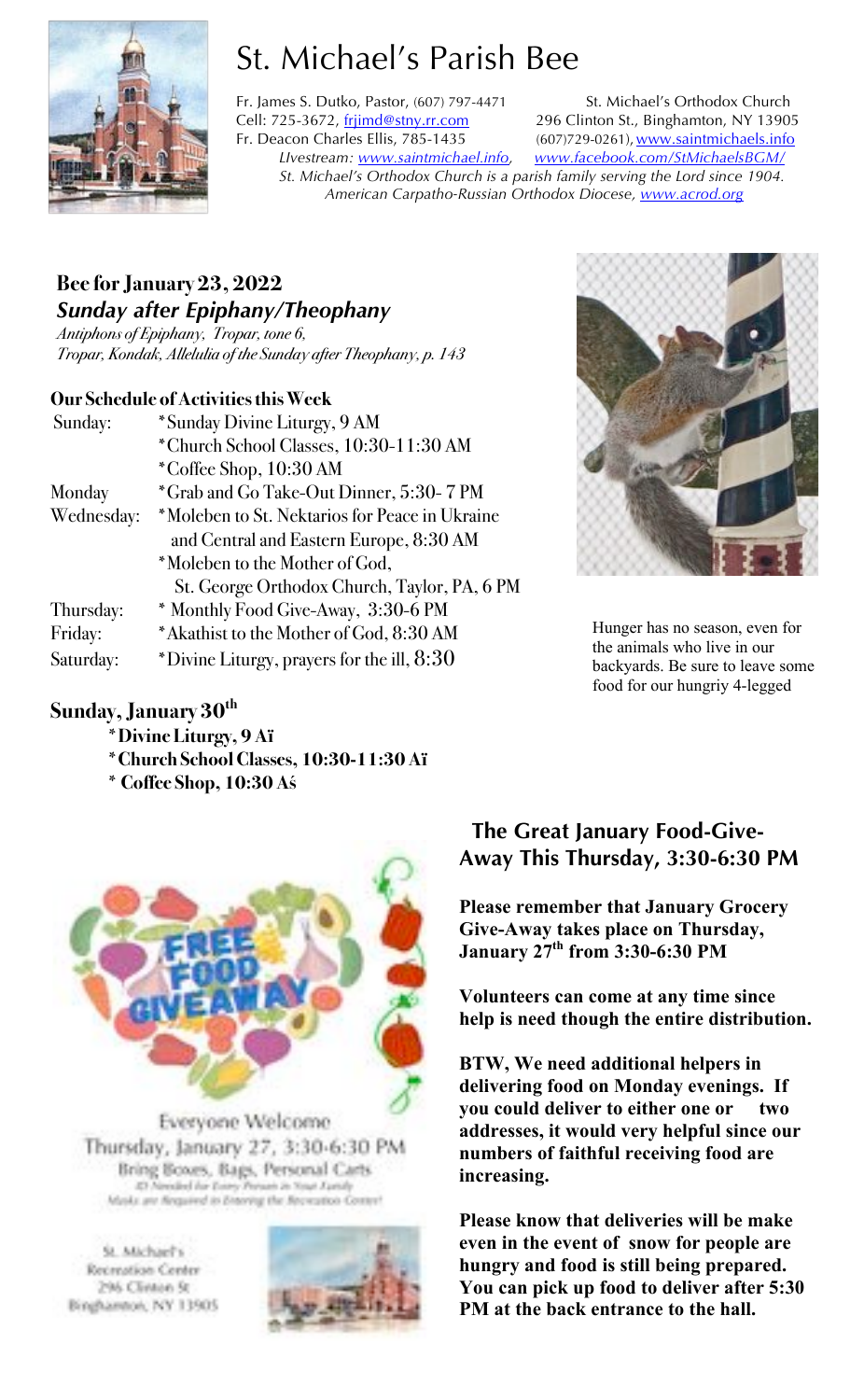# **Scripture Readings of the Week after Epiphany/Theophany**

| Sunday:    | Ephesians 4 7-13                                 | St Matthew 4: 12-17 |
|------------|--------------------------------------------------|---------------------|
| Monday:    | Hebrews 11: 17-23, 27-31                         | St. Mark 9: 42-10:1 |
| Tuesday:   | Hebrews 12: 25-26, 12: 22-25                     | St. Mark 10 2-12    |
| Wednesday: | St. James 1: 1-18                                | St. Mark 10: 11-16  |
| Thursday:  | St. James 1: 19-27                               | St. Mark 10: 17-27  |
| Friday:    | St. James 2: 1-13                                | St. Mark 10: 23-32  |
| Saturday:  | Colossians 1: 3-6                                | St. Luke 16: 10-15  |
| Sunday:    | 1 Timothy 1: 15-17                               | St. Luke: 18: 35-43 |
|            | Read the daily scriptures on line: WWW.ACROD.ORG |                     |



### **Epistle Reading: Ephesians 4: 7-13**

- <sup>7</sup> But to each one of us grace was given according to the measure of Christ's gift.
- <sup>8</sup> Therefore He says:"When He ascended on high, He led captivity captive, And gave gifts to men."
- <sup>9</sup> (Now this, "He ascended"-what does it mean but that He also first descended into the lower parts of the earth?
- <sup>10</sup> He who descended is also the One who ascended far above all the heavens, that He might fill all things.)
- <sup>11</sup> And He Himself gave some to be apostles, some prophets, some evangelists, and some pastors and teachers,
- $12$  for the equipping of the saints for the work of ministry, for the edifying of the body of Christ,
- <sup>13</sup> till we all come to the unity of the faith and of the knowledge of the Son of God, to a perfect man, to the measure of the stature of the fullness of Christ;

#### **Gospel Reading: St. Matthew 4: 12-17**

- $12$  Now when Jesus heard that John had been put in prison, He departed to Galilee.
- <sup>13</sup> And leaving Nazareth, He came and dwelt in Capernaum, which is by the sea, in the regions of Zebulun and Naphtali,
- $14$  that it might be fulfilled which was spoken by Isaiah the prophet, saying:
- <sup>15</sup> The land of Zebulun and the land of Naphtali, By the way of the sea, beyond the Jordan, Galilee of the Gentiles:
- <sup>16</sup> The people who sat in darkness have seen a great light, And upon those who sat in the region and shadow of death Light has dawned."
- <sup>17</sup> From that time Jesus began to preach and to say, "Repent, for the kingdom of heaven is at hand."

# **Preparation for 2022 Annual Parish Meeting on February 20**

The bylaws are clear that the annual parish meeting is to happen in February. The bylaws also state that to conduct parish business a quorum of 50 is needed. With COVID, here is the plan. Please only attend the parish meeting if you feel safe in doing so. The Annual Parish Meeting will be scheduled for February 20, 2022. If a quorum of 50 is not present, the meeting will be held provided 2/3 of 50 are present (34). With a minimum of 34 present a bylaw change to reduce the size of a quorum to 35 can be passed provided at least 2/3 of 50 people support the amendment. For the meeting, sign in will be done once everybody is seated. Chairs will be spread out. Given current state mandates, masks need to be worn when not seated. Coffee and snacks will be served.

 The meeting will be kept as brief as possible. All presentation materials will be available two weeks prior by either picking up a package in the church office or sending an email to randymichaelmay@gmail.com and requesting an electronic version of the materials. At the meeting, presentations are not going to be made. The content is in the package. For each agenda item, discussion will be limited to 5 minutes. If there are no contested board positions and no nominations from the floor, the entire slate of new officers will be done with a single vote. Any parishioner wishing to submit a proposal to amend the bylaws, must submit their proposed change(s) in writing to Parish President Randy May by 6PM on Sunday Jan 23, 2022.

 The contact information for Randy May is phone number 607 621-5113 and email randymichaelmay@gmail.com. Shellee May, (607) 245-6649) and Carole Paccio (607) 725-2785) are now accepting names for nomination to the 2022 parish board.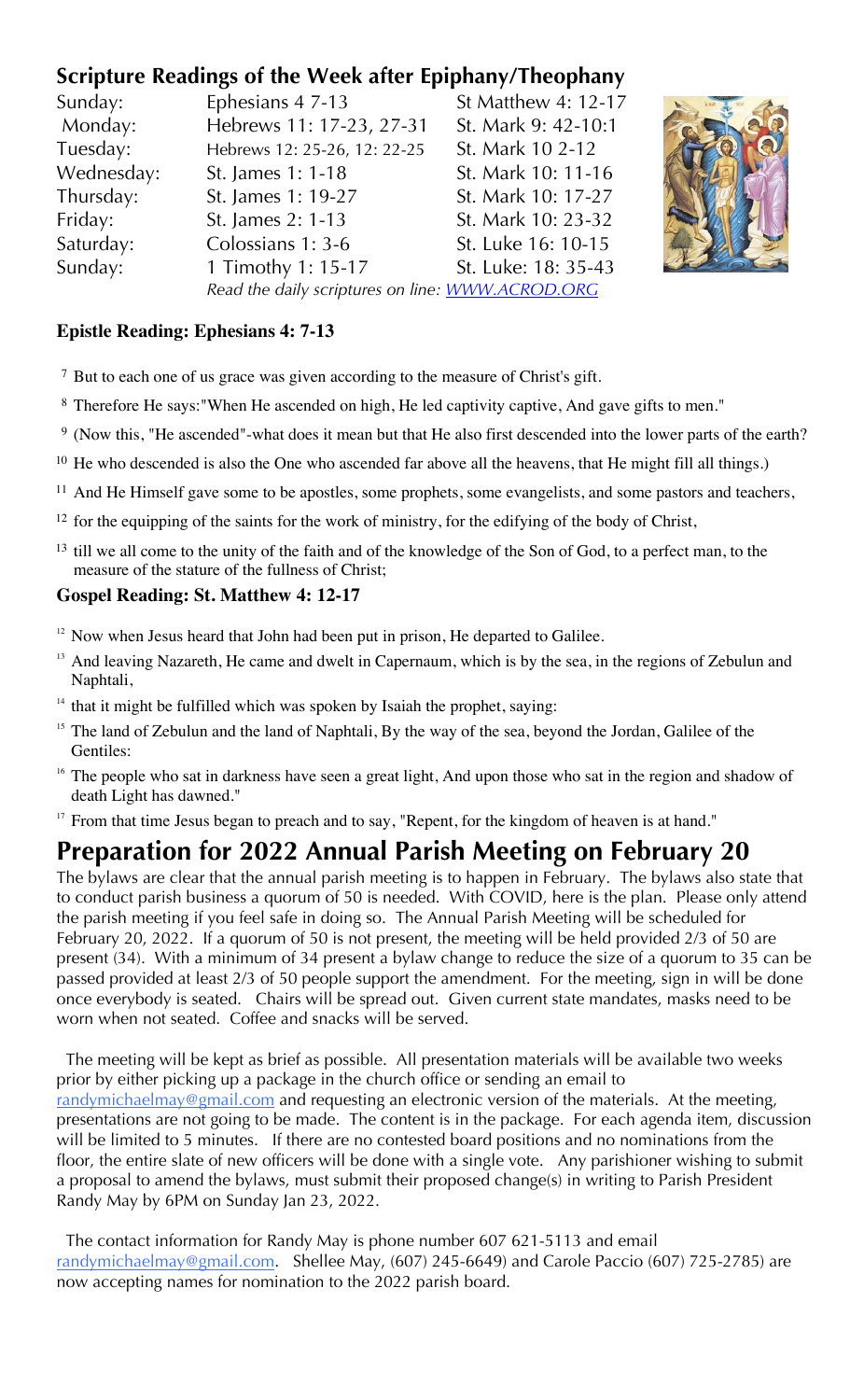# **What We Need to Know abourt Orthodox Christians and Abortion**

#### **By Fr. John Garvey**

The Orthodox Church is opposed to the practice of abortion, a practice which is increasingly common in our society. How are we to respond--individually and as a Church--to a practice many of our fellow Americans regard as nothing more than a matter of choice? What are the Orthodox roots of opposition to abortion? How should Orthodox respond to the pressing moral issue of abortion?

#### **EARLY CHRISTIAN OPPOSITION TO ABORTION**

The World in which Christianity first appeared was familiar with abortion. Jews opposed it, which perplexed the ancient Romans; they found Jewish opposition to abortion irrational. (One example the Romans offered was the complication that new offspring caused if you had already drawn up a will. . . couldn't the Jews understand how inconvenient a new child was in a case like this?)

In ancient Roman law, children were considered the property of the father. After seeing his newborn children, a father could choose not to accept them, in which case they were "exposed"--literally left outside, to die or to be taken in by a compassionate stranger. If a stranger chose to, he or she could rescue and take in a child abandoned this way (the stoic philosopher Epictetus did this); but the choice of life or death lay with the father of the house. Female infants were the most frequent victims of this practice.

In contrast to this, children were usually important in the New Testament: they are brought forward to Jesus, for his blessing; and John the Forerunner "leaps" in Elizabeth's womb at Mary's greeting.

In Paul's letter to the Galatians there is an interesting phrase that may be a New Testament condemnation of abortifacient medicine. (Scholars are not sure about this.) Galatians 5:20 speaks of the works of the flesh, which are opposed to the fruits of the spirit. Among the works of the flesh, one is frequently translated "sorcery"--a translator's interpretation of the Greek work pharmakeia, literally "medicine." This may refer to the occult use of drugs, but it may also refer to abortifacients.

There are other, more clear ancient Christian witnesses against abortion. The Didache is one of the earliest Christian works, contemporary with some of the New Testament writings; it was probably composed around the year 100 A.D. It condemns what it also calls *pharmakeia* and goes on to say, "You shall not slay the child by abortion. You shall not kill what is generated."

The Epistle of Barnabas contains similar language, and Clement of Alexandria associates the destruction of the fetus with the destruction of love for humanity. Tertullian condemned abortion, and in the second century, a Christian answered anti-Christian allegations that Christians engaged in human sacrifice: "How can we kill a man when we are those who say that all who use abortifacients are homicides, and will account to God for their abortions as for the killing of men? For the fetus in the womb is not an animal."

Some modern defenders of abortion argue, wrongly, that Christian opposition to abortion is relatively new. They point out that ancient and medieval Christian writers made distinctions between the "formed" and "unformed" fetus, the time before and after "quickening" when some believed the soul entered the unborn child. Their assumption is that this distinction made early abortion--before "quickening"--acceptable.

Although these distinctions can be found in the writings of Sts. Jerome and Augustine, and in the writings of such later Roman Catholic theologians as Thomas Aquinas, they were never understood as offering permission for early abortions. St. Basil explicitly rejected the distinction between the formed and unformed fetus as beside the essential point. St. John Chrysostom attacked married men who encouraged prostitutes and mistresses to abort. "You do not let a harlot remain only a harlot, but make her a murderess as well."

Finally, it is important to realize the profound significance of the fact that we celebrate the feasts of the conception of the Theotokos and the conception of John the Forerunner--in addition to the Annunciation, which is the feast of Jesus' conception.

#### **WHAT ORTHODOX CHRISTIAN OPPOSITION TO ABORTION MEANS**

As Christians, we believe that our lives are not accidents. We have been called into being from nothingness by God, and are meant for eternal life. God's calling us into being is the sign of a love we can only being to imagine, a love revealed most perfectly in Christ.

There is no doubt, scientifically, that a unique human life starts at conception. Because we believe that each of us is willed to be, by God, we cannot accept the belief that the humanity which starts at conception is accidental, or has no value because it is not yet capable of the decisions and emotions and independent actions we usually associate with being a person. This life will become what we are--unless we end it. Even when an abortion is performed to save the life of a mother (and such abortions are extremely rare), something profoundly tragic has occurred.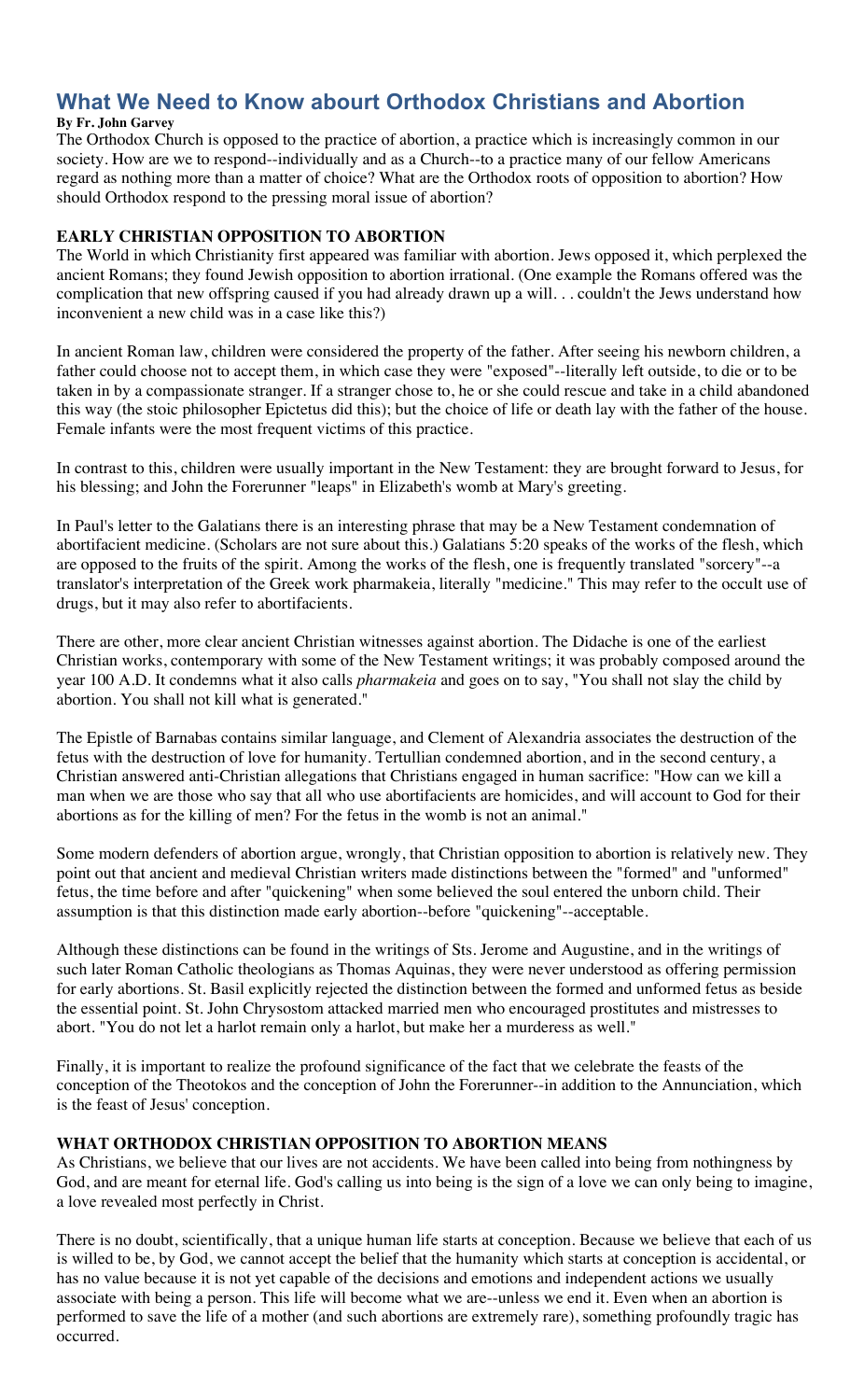Every life is valued infinitely by God. This includes the life of the unborn child, as well as the criminal, the enemy, the political oppressor, and the most annoying person we know. Although we fail in the task every day, we are called on, by our baptism into the death and resurrection of Christ, to reflect God's love for everyone who lives.

We cannot allow this obligation to be marginalized. It is not always easy--in fact it will often involve us in the most profound inner struggle--to love as we are called to love. As Dostoevsky wrote, "Love in practice is a harsh and dreadful thing." Our model of love is not a sentimental pastel-colored greeting card, but Christ crucified. There are situations in which birth-giving is at least profoundly inconvenient, and others in which it may be absolutely terrifying. We should see something infinitely more terrifying, however, in a heart that is willing to kill life at its start, at its most vulnerable moment of being.

#### **WHAT SHOULD WE DO?**

Complicated questions arise immediately, however. Granted that all of the above is true, what is the most effective way to bear witness to our belief that we exist because of God's love? This belief is at the root of the Orthodox opposition to abortion and to every other detail of the holiness of every human life. Many of those who oppose abortion have worked against a legal climate that has made the choice of abortion a relatively simple thing. The United States has the most permissive abortion laws in the industrialized Western world; there are more restrictions even in the most secular nations of Western Europe. Working to change the legal climate makes good sense and is one valuable form of pro-life witness.

It is not enough, however. Harvard Law professor Mary Ann Glendon has pointed out that the United States not only has the most permissive abortion laws in the industrialized West; its social policy does less for women and children than any other industrialized nation. She sees a connection. A nation in which single women, or poor married women, are afraid to have children because they will be left alone if they do is one in which abortion will often be seen as a lesser evil. To see it that way is wrong, from a Christian point of view. But it is also wrong to condemn abortion, without trying to help those for whom bearing a child will involve real burdens. Changes in law are part of this. Bearing a child should not mean the end of educational or work opportunities, and these possibilities weigh most heavily upon poor women in our society. In addition to working for changes in the law which might erode the permissive approach to obtaining abortions, it is important to work for positive justice, for a climate in which those women who bear children will not be penalized for having made that choice. Many people volunteered to work for organizations which help unmarried pregnant women, or poor women who cannot afford appropriate pre-natal care. People have opened their homes to women who have chosen to bear a child rather than choose abortion, and there are many people eager to adopt such children.

#### **MOVING BEYOND THE LAW**

In many of these cases--both working against current permissive abortion law, and working for a social climate in which abortion will not seem desirable--the emphasis is on law. We have to move beyond law, however, to the most difficult areas of persuasion and example, which rest finally on our spiritual lives, on the ways in which we have taken prayer into our hearts and allowed it to transform us.

Example and persuasion are especially important because, if abortifacient drugs become widely available, the issue may be removed from the legal arena. It will remain a pressing moral issue, one to which we may not be indifferent. In the long run law must be based upon a general consensus within a society. When the issue is reduced to a "right to choose" all the most important issues are pushed aside. What should we choose? What is human life for? Is it something over which we have rights--or towards which we have an infinite obligation? Is life made valuable primarily by my attitude towards it? Does a life's value depend upon whether I find it convenient or burdensome? Or is human life the gift of a God who loves it and wills it to be?

All the verbal arguments in the world will not persuade people as much as the example of someone who manifests a genuine and compassionate respect for life. The ways in which we choose to do that will vary from person to person--but as Christians it is our calling not only to oppose the use of abortion, but to manifest a profound love of, and gratitude, for God's gift of life.

*Fr. John fell asleep in the Lord on Tuesday, January 20, 2015. A graduate of St. Vladimir's Seminary, Yonkers, NY, he served in parishes on the east coast until he and his wife, Matushka Regina, relocated to Puyallup, WA in*  retirement. In addition to his pastoral duties, he was widely known for his published writings, and was a regular *columnist for Commonweal. He also had contributed articles to the Atlantic Monthly and The New York Times Book Review and was the author of several books, including The Prematurely Saved (Templegate Press). May his memory be eternal!*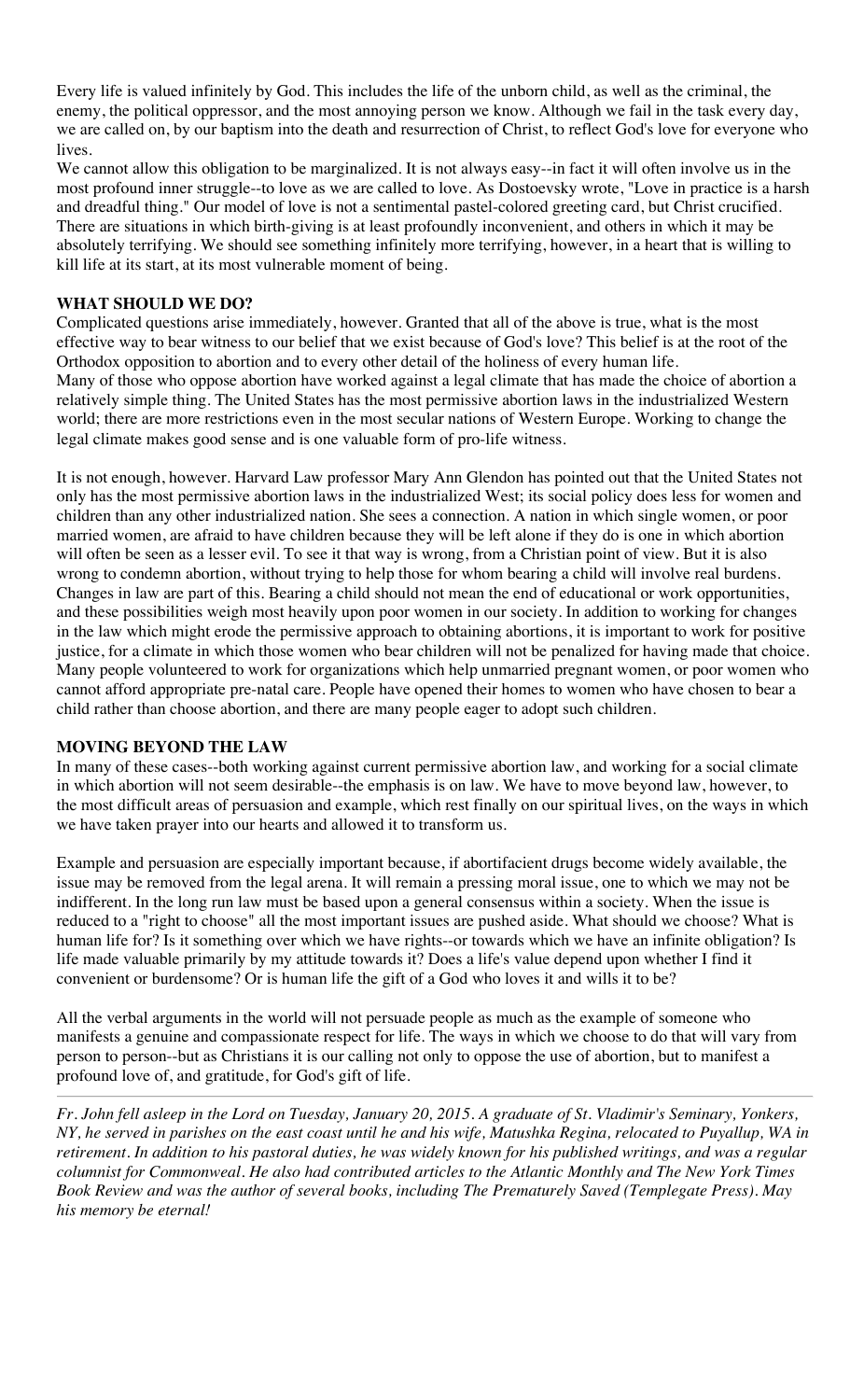#### **The Greek Orthodox Archbishop Who Walked with MLK in Selma** By Philip Chrysopoulos

January 17, 2022

Archbishop Iakovos, Martin Luther King Jr., and other dignitaries walking to the Dallas County Courthouse to hang a funeral wreath in honor of Reverend James Reeb, a civil rights activist who was beaten and killed by white segregationists, Selma, Alabama, March 1965; photograph by Dan Budnik from his book *Marching to the Freedom Dream.*

Martin Luther King is celebrated today as a

timeless symbol of the struggle against racism. The 1965 march of the courageous civil rights leader in Selma, Alabama was not only a turning point in his career and in American history, however; it was also a landmark moment for the participation of Greek Americans and the **Orthodox Church** in the making of the modern United States.

Alongside Dr. King in that pivotal moment for civil rights marched **Archbishop of the Americas Iakovos**, putting the Greek Orthodox faith at the forefront of the struggle for human rights during a turbulent time for American society.

Iakovos, who had experienced religious oppression himself as a child, was a zealous supporter of human and civil rights and **backed King's cause** with his actions — a rarity among the high clergy from any denomination in those days.

He became the only church leader who had the courage to walk hand-in-hand with Martin Luther King during that famous march in Selma. Unlike other church leaders, the Greek Orthodox Archbishop walked hand-in-hand with King in Selma, where civil rights marchers rallied against segregation and for equal voting rights.

#### **Threats for standing with Dr. Martin Luther King in Selma**

Back in 1965, such actions were not common, and definitely not protected. "Iakovos had received threats," says one close aide and friend of the Archbishop, "but he never thought twice of his decision."

When Iakovos died in 2005, King's wife, Coretta Scott King, said: "At a time when many of the nation's most prominent clergy were silent, Archbishop Iakovos courageously supported our Freedom Movement, and marched alongside my husband, and he continued to support the nonviolent movement against poverty, racism and violence throughout his life."

The *LIFE* magazine cover of March 26, 1965 marked that historical moment, showing a formidable-looking Iakovos standing to King's right. (The entire magazine is online and can be read here.)

The *New York Times* reported: "The striking cover of Time magazine that showed Dr. King side by side with the black-garbed Archbishop Iakovos marked a new presence of Greek Americans and the Greek Orthodox Church in American life."

Iakovos had been an avid supporter of the 1964 Civil Rights Act even before the march in Selma. When the bill was eventually passed, he exclaimed: "Glory to the most high! May this mark the beginning of a new age for all humankind, an era when the word of God charts and guides our lives."

Iakovos continued his efforts to advance the idea of equality among his communicants throughout his life. In 1980, Jimmy Carter awarded him the Presidential Medal of Freedom.

The Archbishop and his support to Dr. King was portrayed in the Ana Duvernay Film "Selma."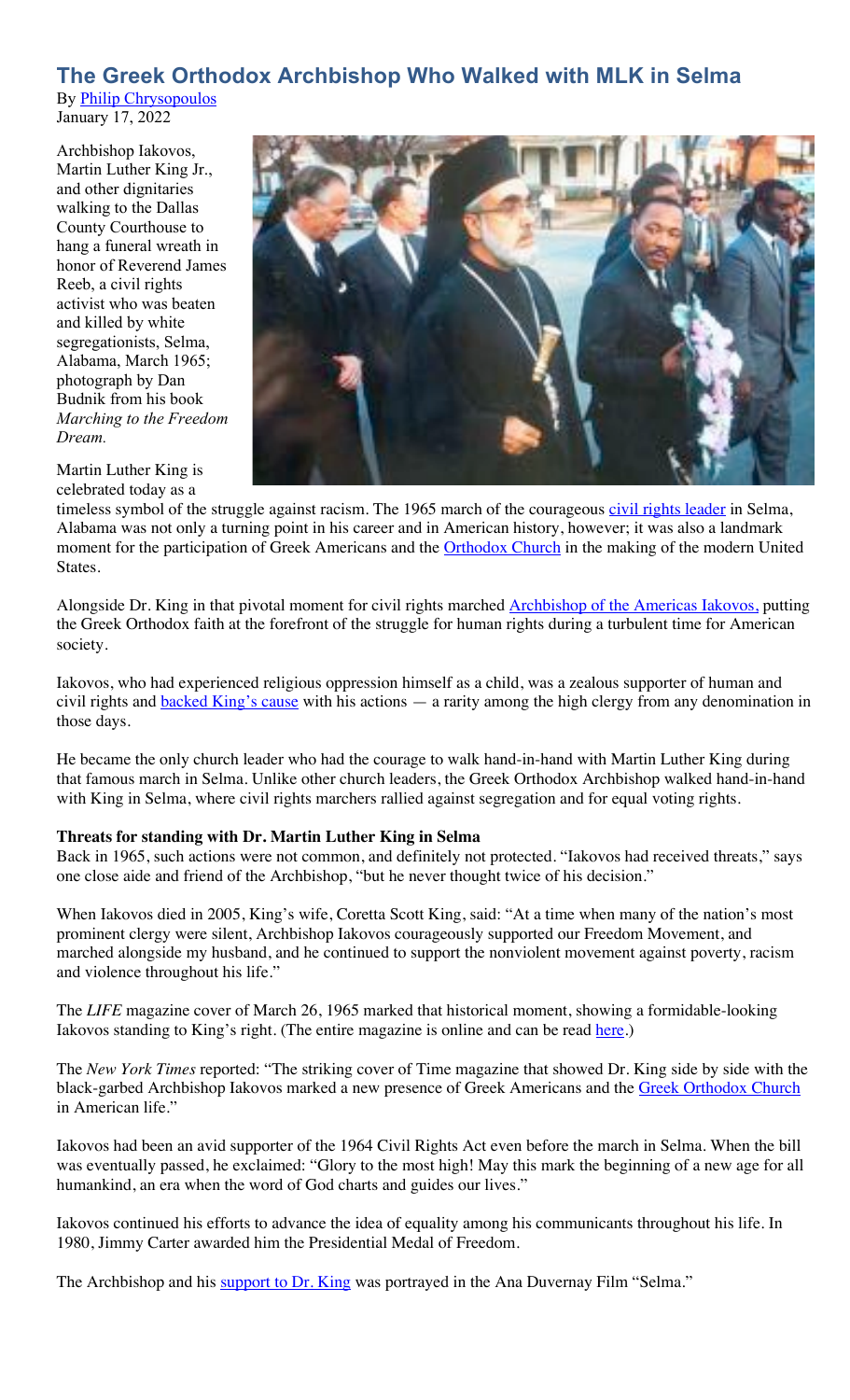### *His Eminence Archbishop Elpidophoros of America Introduction & Prayer March for Life Rally National Mall, Washington, D.C. Friday, January 21, 2022*

Dear Sisters and Brothers,

Today, we come together in solidarity with our Brother Bishops of the United States Conference of Catholic Bishops and of the Assembly of Canonical Orthodox Bishops of the United States of America.

We affirm the gift and sanctity of life – all life, born and unborn. As Christians we confess that every human being is made in the image and likeness of God. Every life is worthy of our prayer and our protection, whether in the womb, or in the world. We are all responsible for the wellbeing of children. We are their "keepers," and cannot shirk from our accountability for their welfare.

At the same time, we also affirm our respect for the autonomy of women. It is they who bring forth life into the world. By His incarnation, our Lord, God, and Savior Jesus Christ assumed human nature, through His conception in the womb of the Virgin Mary. She freely chose to bring Him into the world, and God respected her freedom. We can and must make the case for life, both born and unborn, by our own example of unconditional love.

> We march not for coercion. We march with compassion, With empathy, With love. And with our arms extended to embrace all. Let us pray to the Lord. Lord, have mercy.

Lord, You have granted us the opportunity to offer these common prayers in unison and have promised that when two or three gather in Your name, You are there also. Fulfill now, O Lord, who was conceived in the womb of the Virgin Mary by the power of Your All-Holy Spirit, the petitions of Your servants.

Remember, Lord, the people here present and those who are absent with good cause. Have mercy on them and on us according to the multitude of Your mercy. Remember, O God, all those whom we are not able to commemorate by forgetfulness or because of their multitude since You know the name and age of each, even from their mother's womb.

For You, Lord, are the helper of the helpless, the hope of the hopeless, the savior of the afflicted, the haven of the voyager, and the physician of the sick, the protector of the voiceless. Be all things to all, You who know all people, their requests, their households, and their needs.

For You are the Giver of Life, bringing each person from non-being into being, sealing each person with love and sanctity.

May we come to the light of Your Truth and glorify You, the Giver of Life, together with Your Father, and Your All-Holy and Life-giving Spirit, now and ever and unto the ages of ages. Amen.